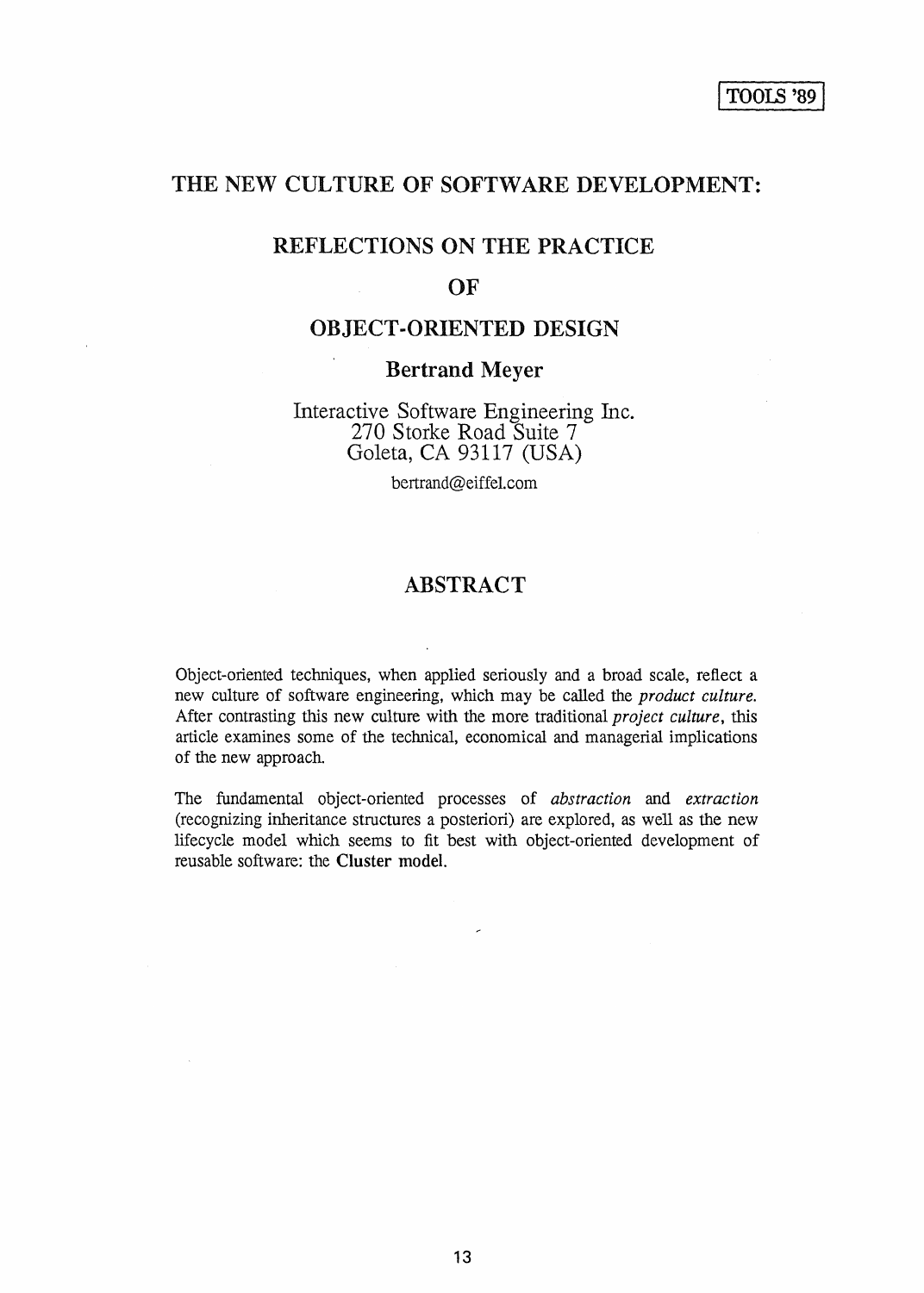## 1 Overview

Object-oriented design is an old idea and a new idea. Simula introduced the basic concepts more than twenty years ago, time for more than a few generations when measured against the rate of evolution of computer industry. Only recently, however, have objectoriented techniques been exposed to enough people and applied to enough projects to yield a concrete idea of the practical power, benefits and requirements of the approach.

This article describes some of the issues that arise when the object-oriented approach is implemented on a significant scale. It argues that object-oriented techniques imply a new culture of software development, and studies how this new culture can, for the time being, coexist with the old.

The basis for this discussion is the observation of a large number of object-oriented applications over a period of twelve years or so, initially in Simula, and later in Eiffel. Some of these applications were developed under my leadership; others were built by fellow users (trained by us or by others) and by users of our tools. No attempt has been made to transpose this experience to environments other than Eiffel, and no claim is made regarding the validity of such a transposition.

#### 2 The two cultures

Object-orientedness is not just a programming style but the implementation of a certain view of what software development should be. Taken seriously, this view implies profound rethinking of the software process.

How profound  $-$  this is best understood by contrasting the mode of development implied by object-oriented techniques with the most common culture of software engineering.

The traditional culture – implicit in most of the software engineering literature, and in the usual software lifecycle models  $-$  is project-based. In other words, the subject of discourse is the project, which starts with a certain specification and ends with the delivery of a program with the supporting documents.

Some of the implications of this view, taken to the extreme, are summarized in table 1.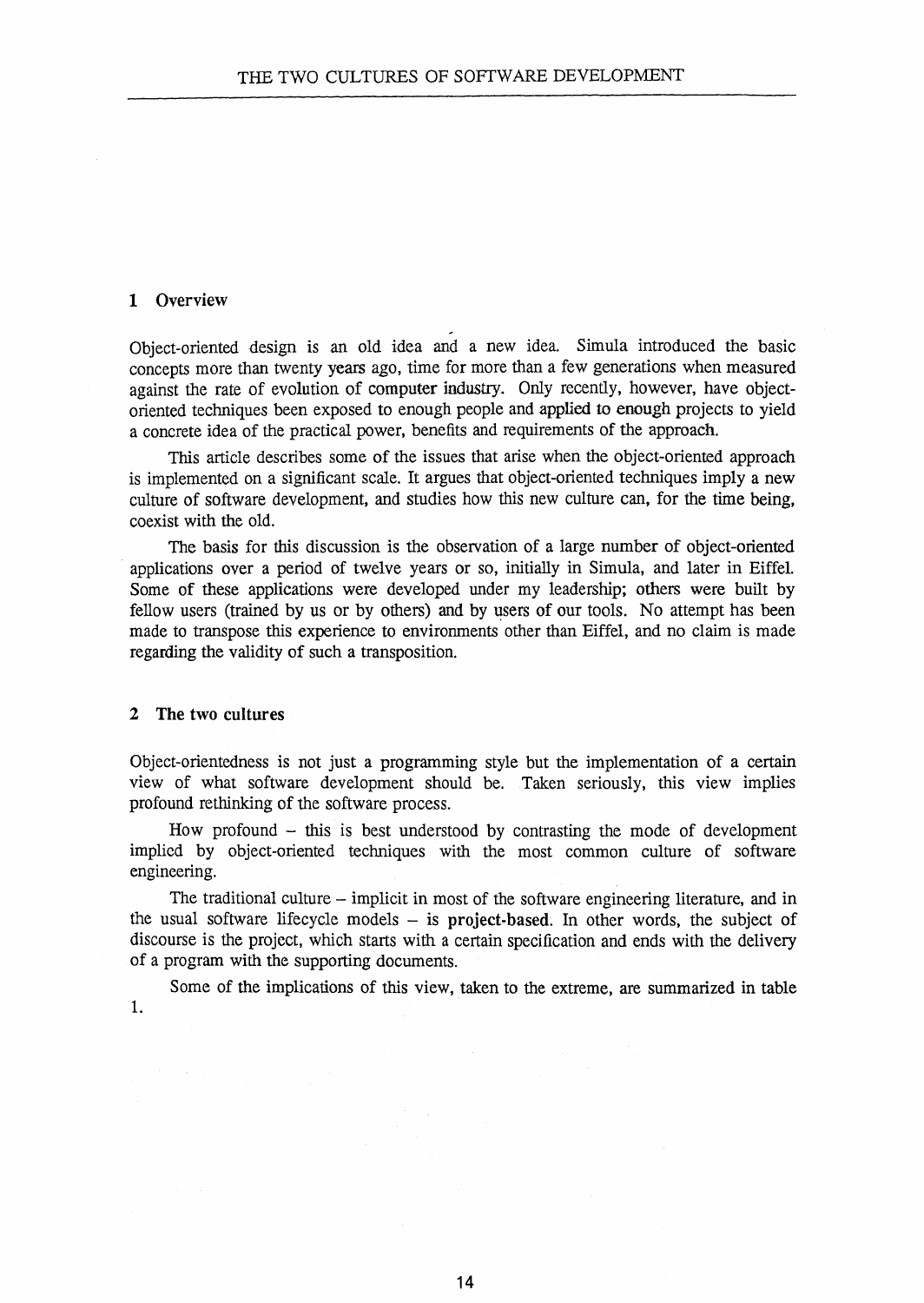| Outcome         | Results          |
|-----------------|------------------|
| Economics       | Profit           |
| Unit            | Department       |
| Time            | Short-term       |
| Goal            | Programs         |
| <b>Bricks</b>   | Program elements |
| <b>Strategy</b> | Top-down         |
| Method          | Functional       |
| Language        | C, Pascal,       |

Table 1: The project culture

The *outcome* is results, produced by a program in response to user's requirements. The *economics* is one of profit, as produced by the results.

The organizational *unit* impacted is usually the department directly affected by the project. The *time* frame is as short as it will take to produce the required solution. The *goal* is a pro gram, or a few programs. The *bricks* of which this program is made are program elements: modules built for the occasion.

The *strategy*, as recommended in most textbooks and procurement policies, is topdown: start from the specific problem requirements and decompose. The *method* which follows naturally is based on analysis of the functions and data flow. The *language* used is one of the classical languages.

The culture implicit in object-oriented design is quite different. It may be called the product culture: the subject of discourse is reusable products rather than individual projects. Some of the implications of this view, taken to the extreme, are summarized on table 2. -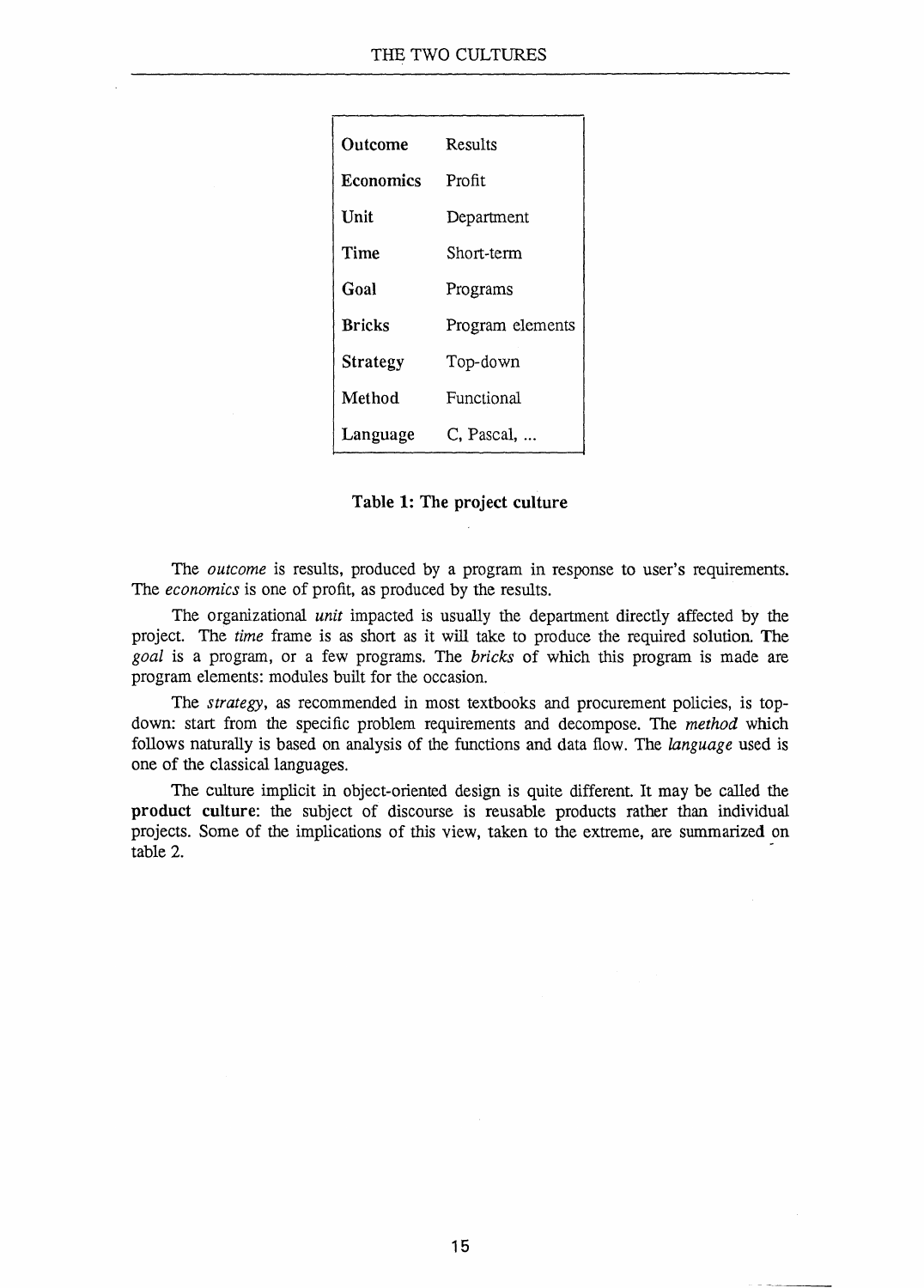#### THE TWO CULTURES OF SOFTWARE DEVELOPMENT

| Outcome         | Components, libraries, tools |
|-----------------|------------------------------|
| Economics       | Investment                   |
| Unit            | Company, industry            |
| Time            | Long-term                    |
| Goal            | <b>Systems</b>               |
| <b>Bricks</b>   | Software components          |
| <b>Strategy</b> | Bottom-up                    |
| Method          | Object-oriented              |
| Language        | Object-oriented              |

#### Table 2: The project culture

The outcome is reusable software elements, meant to be useful to a large number of applications. The economics is one of investment - which of course is intended as deferred profit.

The unit is, beyond an individual project, a company (or division), sometimes an entire industry. The time frame is long-term. More than a program, the goal is to build systems. The bricks are *software components,* which distinguish themselves from mere program elements by having a value on their own, independently of the context for which they were initially designed. More will be said below about the transition from program elements to software components.

The strategy for obtaining quality reusable components embodies a considerable *bottom-up* aspect: working by extension, improvement, specialization and combination of previously obtained components. This is exactly what the object-oriented method supports thanks to multiple inheritance, genericity, encapsulation. The language used at the specification, design and implementation stages should reflect this method.

### 3 Cohabitation

The above characterizations are somewhat extreme. No industrial software development environment totally neglects tools; few can afford to neglect results. But the contrast between project and product cultures shows some of the problems associated with promoting object-oriented techniques on a broad scale.

Without question, the dominant culture is project-based and will remain so for a long time. Customers, users, management, shareholders all want results, and preferably fast. Posterity will come later. The immediate issue then is not so much how to *replace* the project culture by a product culture, an impossible goal at least initially, but how to *instill*  significant doses of product-oriented concerns into a context which is largely driven by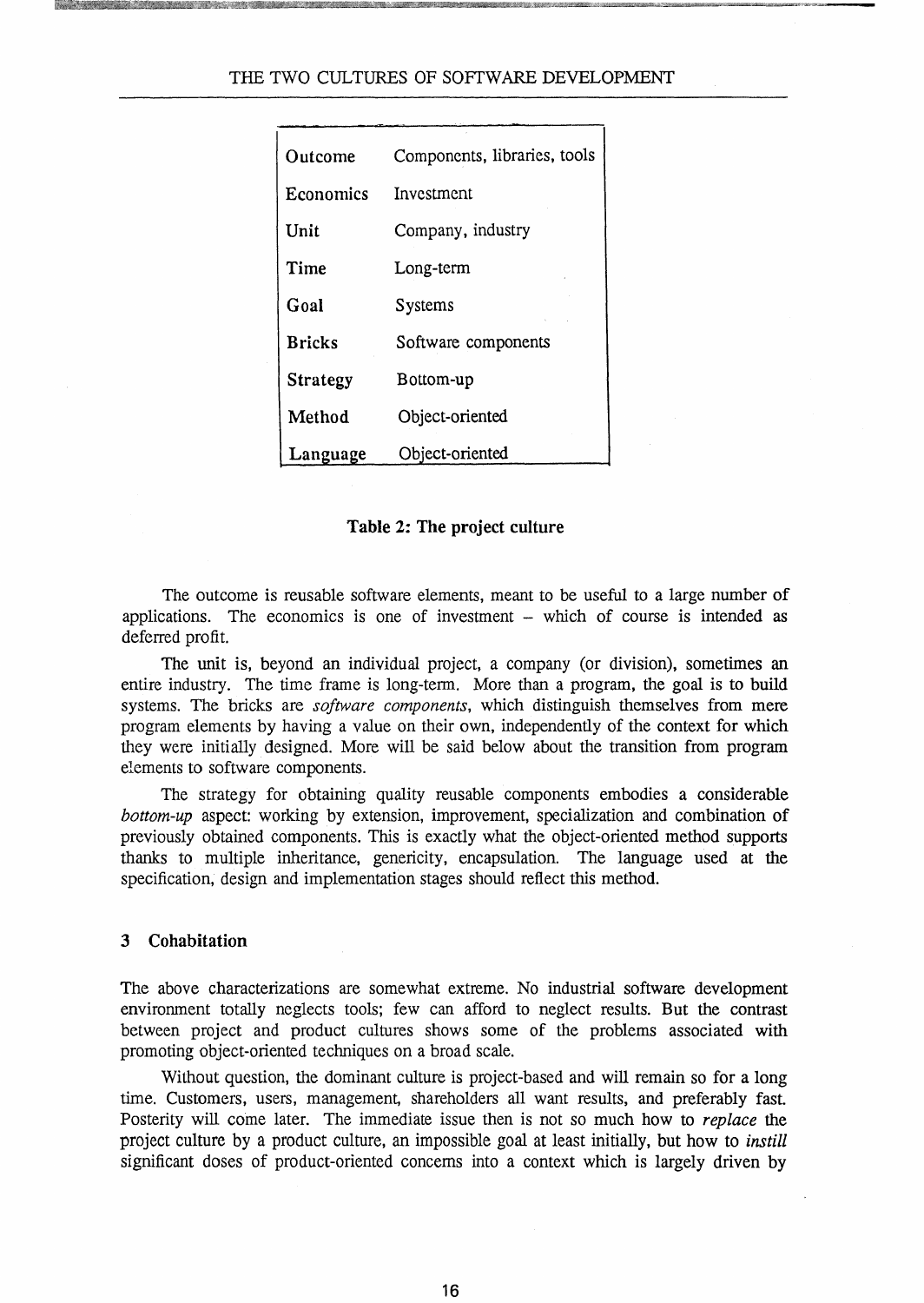project preoccupations.

One of the favorite strategies of all-time subversives – penetrating institutions rather than destroying them outright – indeed seems to work here.

Assume that, being an advance soldier of the object-oriented anny, you are assigned the job of MIS director in some large, traditional computing organization. You can hardly decide, on your first day on the job, that all requests for specific developments will be turned down for two years, time for your department to build the right base of reusable components. You have users and customers; and must be ready to respond to their specific requests.

Catering to the short tenn does not mean, however, that you give up on tools and reusability. You will fulfil your customers' specific requests, but you will do more than these requests, seeing the eventual software components beyond the immediate program elements.

The effort involved in transforming program elements into software components may be called generalization and will be studied in more detail below. It involves abstracting from the original program elements, so as to make them independent from their original context, more robust, better documented. Giving generalization a systematic role in the software development process is the key step in the progressive transition from project to product culture.

By starting from specific requests but going further, you can quietly start accumulating a repertoire of ready-made components which, little by little, will play an increasing role in your subsequent developments. With such a strategy you can, after a while, start having a different attitude towards your users – more active and less reactive. You can respond to a new request, with its specific and perhaps baroque set of technical requirements, with a counter-proposal, offering to do a somewhat different or perhaps simplified job much faster thanks to the use of pre-existing components. Then you can give your customers a choice: either tailor-made development, using traditional techniques, in *n*  person-months, or "mix-and-match" development using object-oriented techniques in, say, *0.3 n.* Some offers are hard to refuse.

## 4 Generalization

What does it take to transform a program element into a software component?

Some aspects of this generalization process are obvious, and not specific to the object-oriented approach:

• Writing more complete documentation – perhaps not necessary for an element which is only used as part of a given program, but required for its independent use as a component.

• Removing functional limitations – which may be tolerable when you have full control over a component's use, but not in a more general context.

Others, however, are less straightforward: assertions; abstraction through inheritance; factoring out commonalities. The next few sections address them.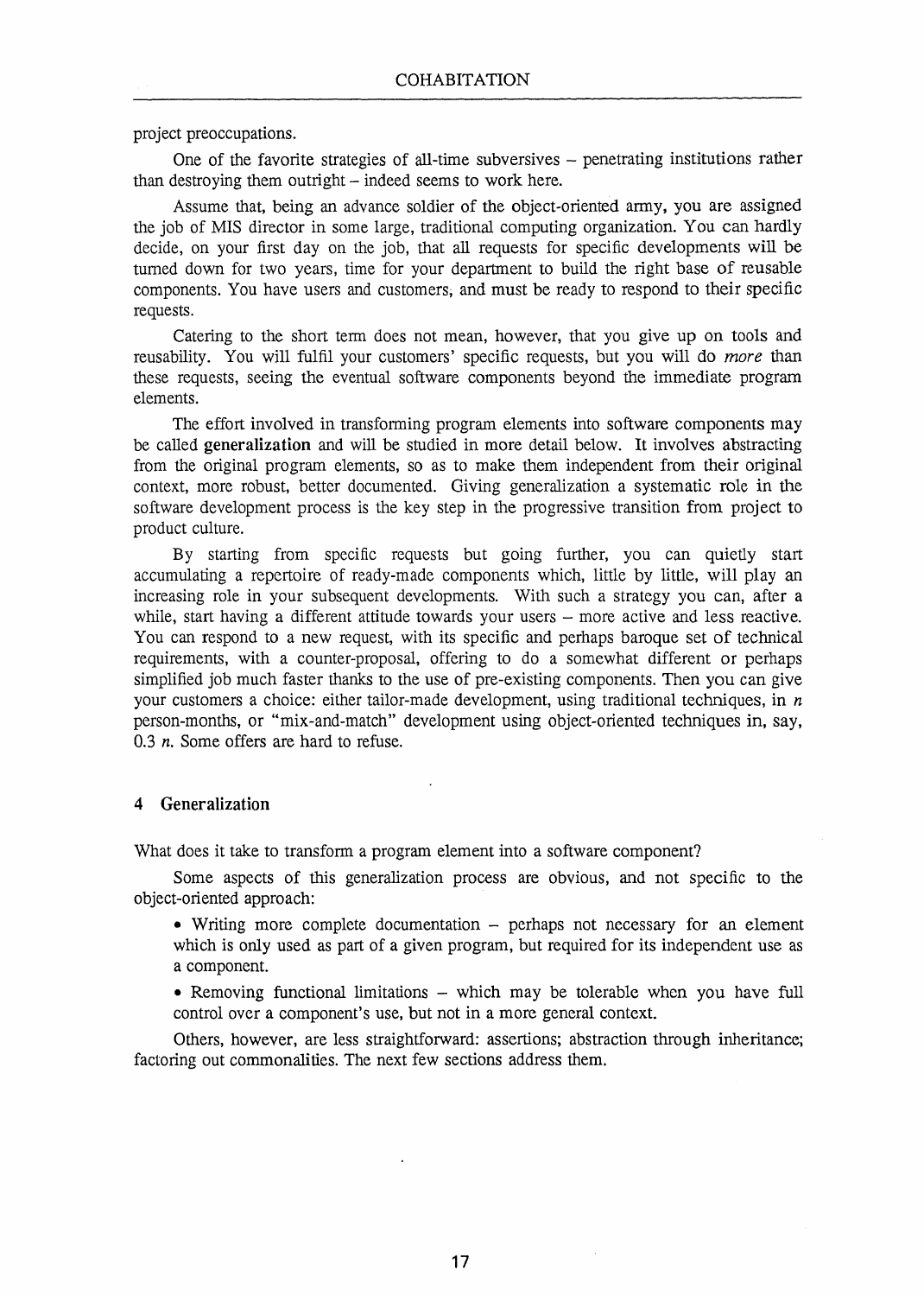### 5 Generalization: assertions

One of the fundamental generalization tasks is to add the proper, assertions to the components. An assertion is an element of formal specification which characterizes the  $implementation-independent properties of a software unit – routine or class in object$ oriented programming. Assertions include in particular preconditions, postconditions and invariants.

A routine precondition expresses under what condition the routine may correctly be called. For example, an insertion routine for a table of bounded capacity might have the precondition

#### require

#### *count* < *max\_size*

A routine postcondition expresses the abstract properties of the state resulting from a correct call to the routine. The postcondition for an routine inserting  $x$  with key  $k$  might be written as

#### ensure

 $count = old$  *count* + 1; *item*  $(k) = x$ 

where old serves to refer to a "snapshot" of a value (here *count,* the number of elements inserted) taken before the call, and a function *item* is assumed on tables, yielding the value associated with a certain key.

A class invariant expresses global consistency properties associated with all instances of a certain class, for example

 $count \leq 0$ ; *count* <= *max\_size* 

For a mere program element, programmers are sometimes lazy about including the proper assertions. For a software component, this would be unacceptable: without assertions, it is not possible to produce truly industrial software components. They would be like electronic components without a precise specification of their accepted inputs, guaranteed outputs, and general conditions of use - the hardware equivalents of preconditions, postconditions and invariants.

Adding assertions is thus an important part of the generalization process. Invariants, in particular, are not always understood right away; it takes some research into a class and often some practical use to obtain all the right invariant clauses. The result is always worth the effort, as the process of deriving the invariant yields considerable insights into the deeper semantics of the class.

Although assertions can in principle be added as comments in any language, their inclusion as integral parts of the language permits applications such as automatic documentation (producing class interfaces from the class text, as with the short tool of the Eiffel environment) and debugging (as with the Eiffel compilation options which tum assertion monitoring on).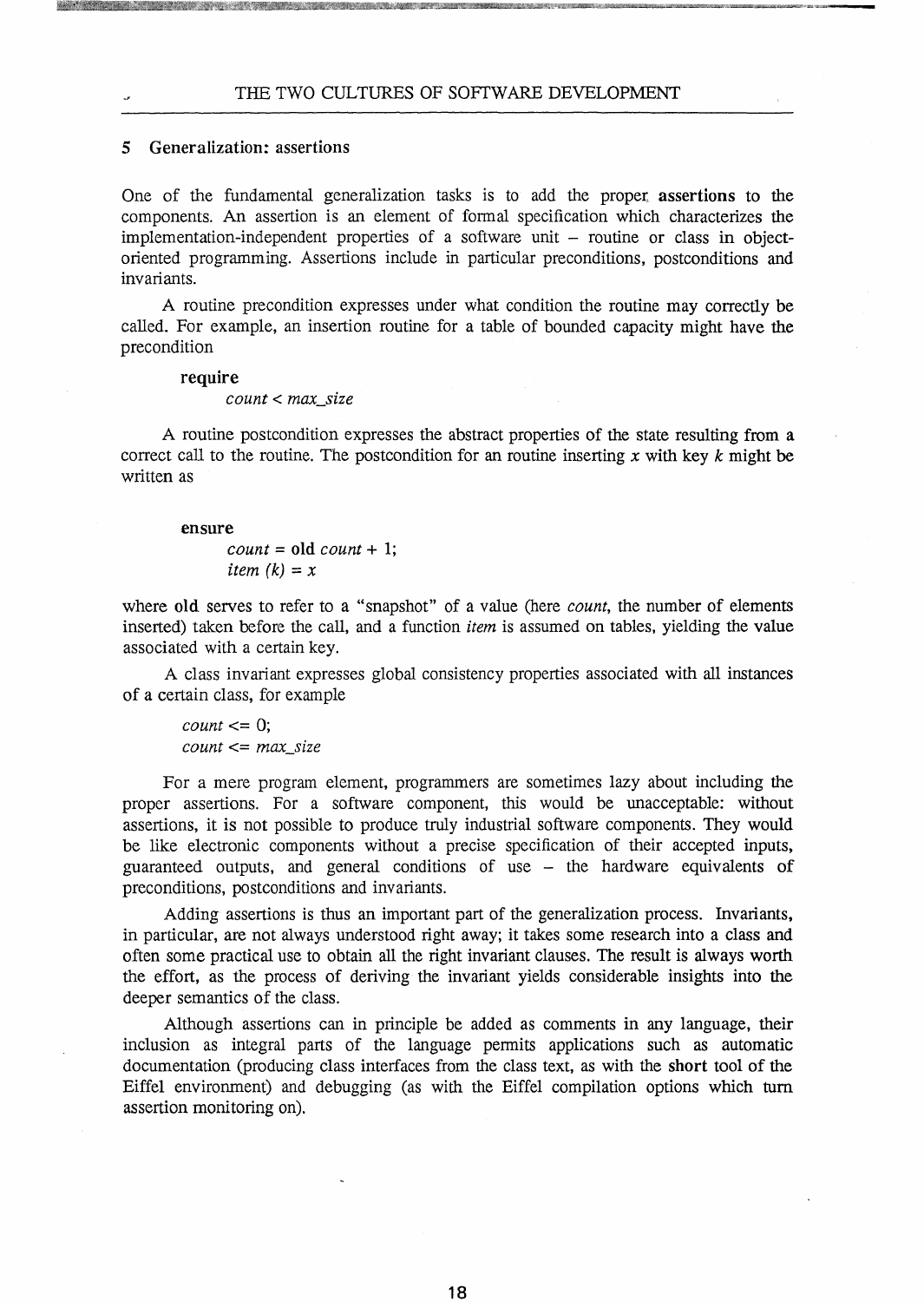## 6 Class abstraction

Another important aspect of generalization is class abstraction. The need for this activity is a consequence of a universal characteristic of programmers, which they share with their fellow human beings: the yearning for the concrete.

Object-oriented design is a quest for abstraction. Using inheritance means that you write classes that are more general than what is immediately needed for the problem at hand. *Deferred* classes, which describe general mechanisms (scenarios, scripts, iterators...) without committing the details of each step, are particularly useful here: once you have captured a general pattern through a deferred class, you or others may implement specific variants by writing effective (non-deferred) classes which implement the parts of the pattern that had been left open in the deferred class. Object-oriented techniques ideally support this remarkably elegant process of working from the abstract to the concrete, from the general to the specific.<sup>1</sup>

In practice, however, the scheme is not always as smooth and intellectually satisfying as the theory of object-oriented development would have it. Even if they are convinced of the benefits of generality, developers will tend to produce classes which initially are often too specific: particular implementations of a certain abstraction, rather than 1he abstraction itself. It is hard to blame them: programmers are problem solvers. Nobody will complain if they get the job done first.

If reusable products are part of the goal, however, the process cannot stop there. When you realize that a certain class is less general than it could have been, you should use this discovery as an opportunity to reorganize the inheritance hierarchy. As a simple example, this is what happened in the design of the Eiffel Data Structure Library when we realized that our initial *TREE* class was too specific, describing just one implementation of trees rather than the general concept. A deferred class was then written, of which the original became an heir.

This process is aided in the Eiffel environment by a variant of the short class abstracter. The command

short -e *class\_name* 

will produce a deferred version of *class\_name,* with all implementation details removed. This is usually a good basis for obtaining a more abstract class while keeping the interface.

### 7 Extraction of commonalities

A related activity arises from the a posteriori realization that duplication of efforts has led to similar classes being written by different people, or even by the same person at different time.

Inheritance is the ideal mechanism for capturing commonalities between similar components. If the developers initially missed the commonalities, then it is always possible to reconstruct the inheritance structure a posteriori.

<sup>&</sup>lt;sup>1</sup> Because of the common graphical representations for inheritance diagrams, this process is sometimes mistakenly viewed as "top-down". It is in fact a typically bottom-up process of particularizing general-purpose tools.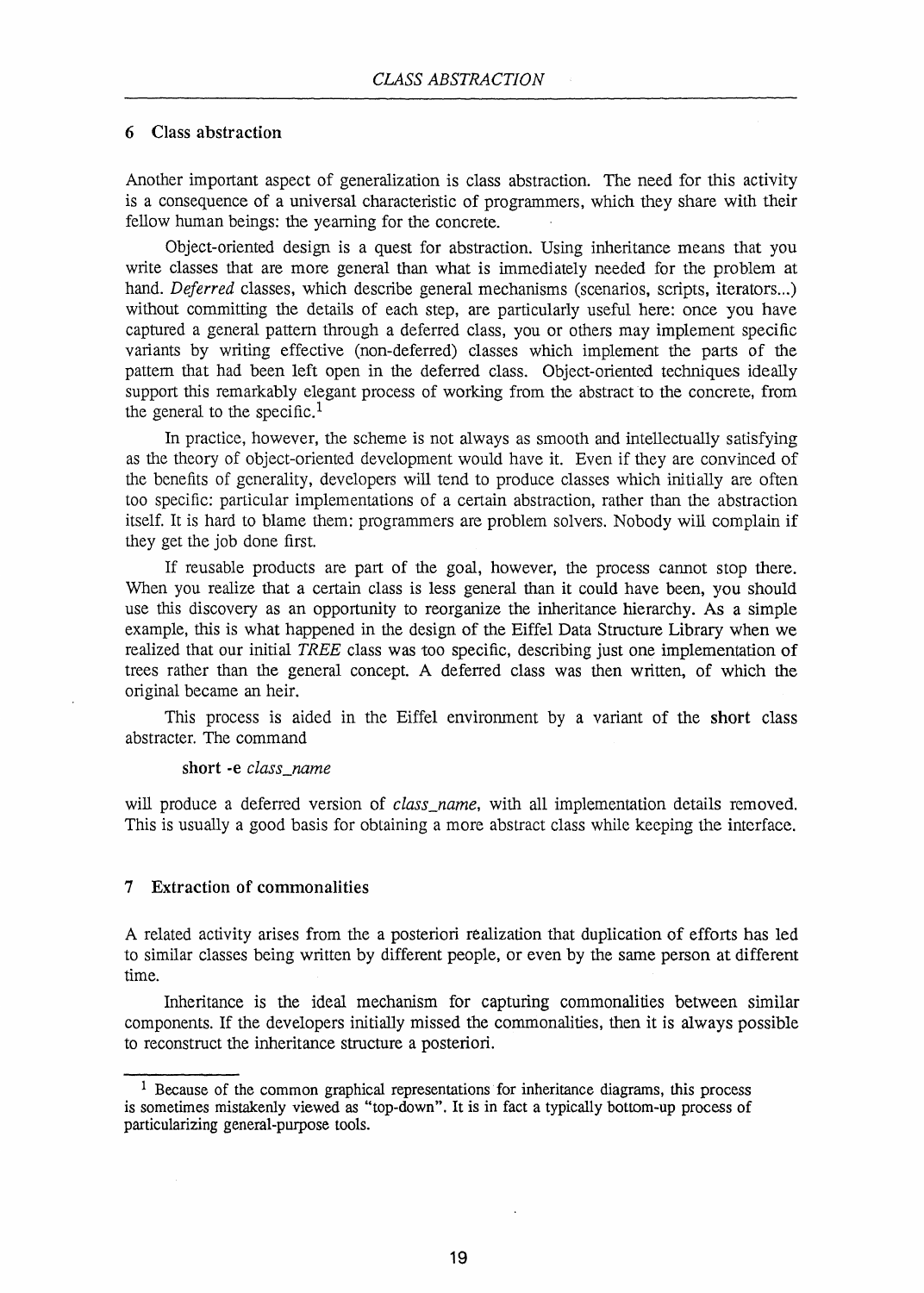As with the previous case, the result is to produce more abstract classes, often deferred, of which the original classes become descendants.

#### 8 Switching to reverse

What is common to the previous two activities  $-$  abstraction, extraction of commonalities  $$ is that they depart from the view of inheritance which is usually suggested in the objectoriented literature: the idea that the bright designer will somehow obtain the proper inheritance structure the first time around. <sup>~</sup>

It is always preferable, of course, to get the inheritance right initially. But it serves no useful purpose to pretend that this will always be the case. Better recognize that the process may involve trial and error, as a result of our yearning for concrete, and our frequent failure to detect commonalities early enough. Better be prepared for the inevitable changes of direction  $-$  switching to reverse, as it were  $-$  in building the inheritance structure. What counts is that in the end we should get the useful and elegant inheritance hierarchies that are condition good object-oriented reuse of components.

An important aspect of both abstraction and extraction is that they normally do not affect the clients of the classes being restructured, since one does not change the interface of a class by rewriting it with a different ancestry. In Eiffel, clients will not even be recompiled, since the automatic (makefile-free) recompilation mechanism will recognize that an interface has remained untouched and that the clients are hence still valid as compiled before.

This observation highlights a fundamental, although often misunderstood, aspect of inheritance: inheritance is an implementation mechanism, not an interface mechanism. For the clients of a class, what the class inherits from is irrelevant. Such tools as the Eiffel flattener (flat) support this view by providing inheritance-free versions of a class when needed for the benefit of clients.

As a result of the abstraction and extraction activities, a general phenomenon may be observed in organizations that have consistently and seriously promoted reusability through object-oriented techniques. This phenomenon - apparent in our own developments, and reported by users of Eiffel  $-$  is a progressive elevation of the level of abstraction of the classes produced by a group or organization committed to object-oriented programming. As you start reusing your previous classes, cataloging them, archiving them into libraries, you realize the need for more general versions. It does not make sense to lament that these versions were not produced right from the start; what counts is the constant improvement in quality and generality that the process yields if properly implemented.

### 9 Some organizational aspects

Object-oriented development, the emphasis on reuse and, more generally, a general trend towards the product culture, inevitably have consequences on the organizational and managerial aspects of software development. Only a few aspects will be considered here.

The newest aspect, as discussed above, is the generalization step. This will cost money; not necessarily fortunes - depending on one's ambitions, the overhead on standard development costs may be anywhere between 10% and 50% -, but hardly invisible.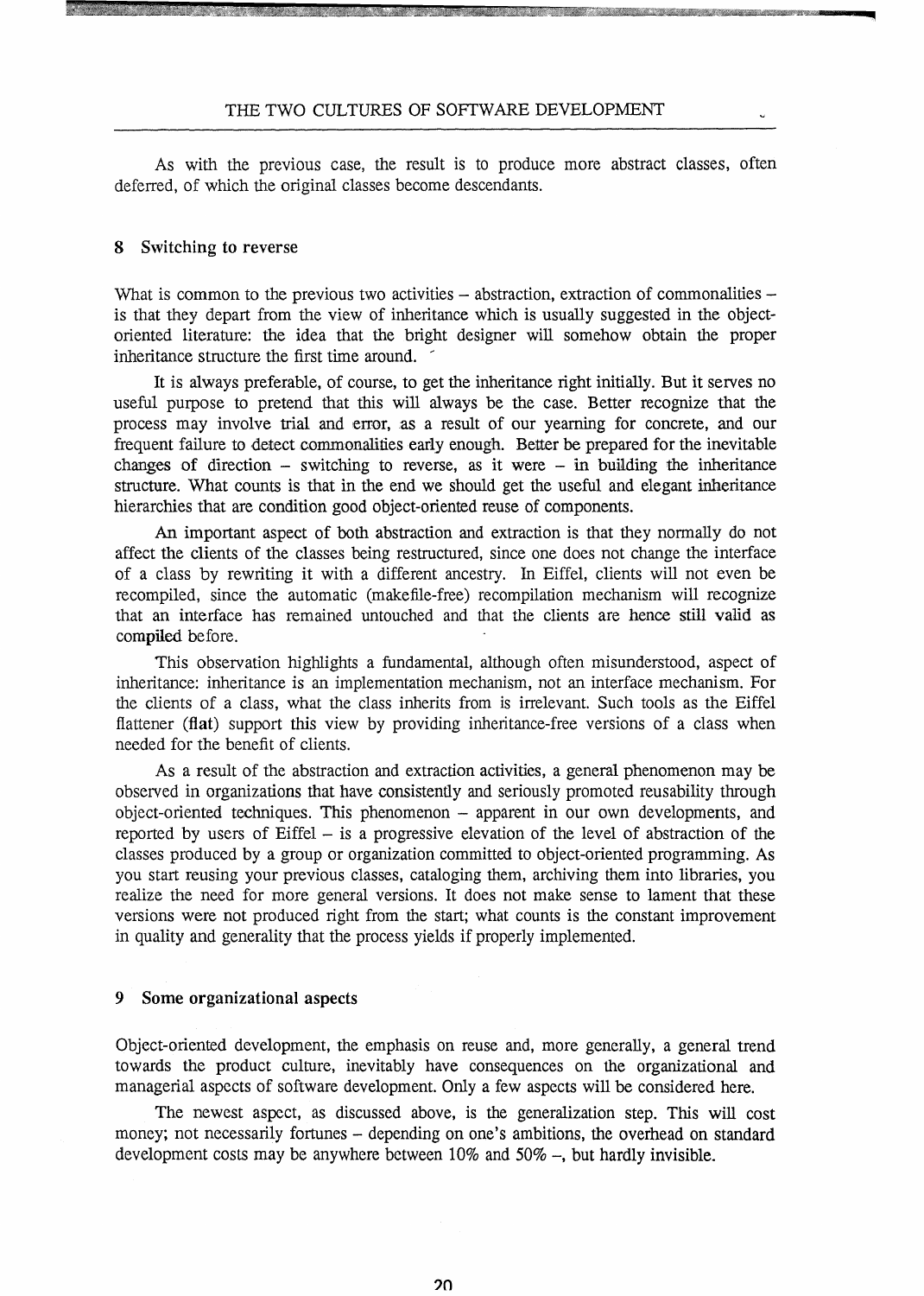This means, among other consequences, that serious object-oriented development cannot be done "on the side". Without management support, you can perfonn a few hannless experiments, not implement true object-oriented design and programming with their immediate consequence: the development of investment-oriented tools and components.

The budgeting problem should not be overlooked. In most corporate environments, budgets reflect the surrounding project culture and are allocated on a project basis; "general" funds, not earmarked for a particular project, are usually much more limited. Yet the generalization activity does not profit the current project so much as the next few projects (which, adding insult to injury, may well be under the responsibility of the project leader's peers and rivals!). Mechanisms must be found to obtain funding for such undertakings - project-foolish, product-wise.

Another practical caveat concerns productivity. Standard productivity measurements, based on lines per person-months, may be deceptive. Assume a project that enthusiastically adopts object-oriented techniques. At the end of an initial development, a first measurement is made:

*PROD]* = *LINES]* / *EFF]* 

where *PROD1* is the productivity, measured as the ratio of the number of produced lines, *LINES],* to the effort in person-months, *EFF].2* 

No doubt that if object-oriented techniques have been applied well and with good tools, *PROD]* will be a pleasant surprise to management as compared to the usual results. Assume now, however, that the project leader decides to go on and apply the generalization step. After a while, a new measurement is made:

*PROD2* = *LINES2* / *EFF2* 

Obviously, *EFF2* is greater than *EFF].* But it may very well be the case that *LINES2*  is less than *LINES]:* after all, much of the generalization work consists in removing duplicate elements (in particular as a result of "extraction of commonalities") and other dead wood. Unless properly briefed, management (and software engineers) will not like these figures.

If anything, this hypothetical story highlights the danger of simplistic approaches to assessing productivity improvements (see also [2]). It also serves to remind us of the need to involve and educate management, and to emphasize that, real as the short-tenn productivity gains are with a good Object-oriented environment, the really big prize is to be won over the long term, thanks to reuse.

## 9.1 The cluster model of the software lifecycle

We will conclude with a brief discussion of the lifecycle model that seems most appropriate for the object-oriented product culture. (This section draws heavily on a previous article [3] and on a very interesting report by Eiffel users from Thomson [5J.)

<sup>&</sup>lt;sup>2</sup> Such simple productivity measures are of course subject to criticism. Clearly, concepts such as "person-month" and "line" need to be defined precisely. Once this is done, however, the result is usable within limits. A survey of the software engineering literature will readily show that no decidedly better measurement has been proposed.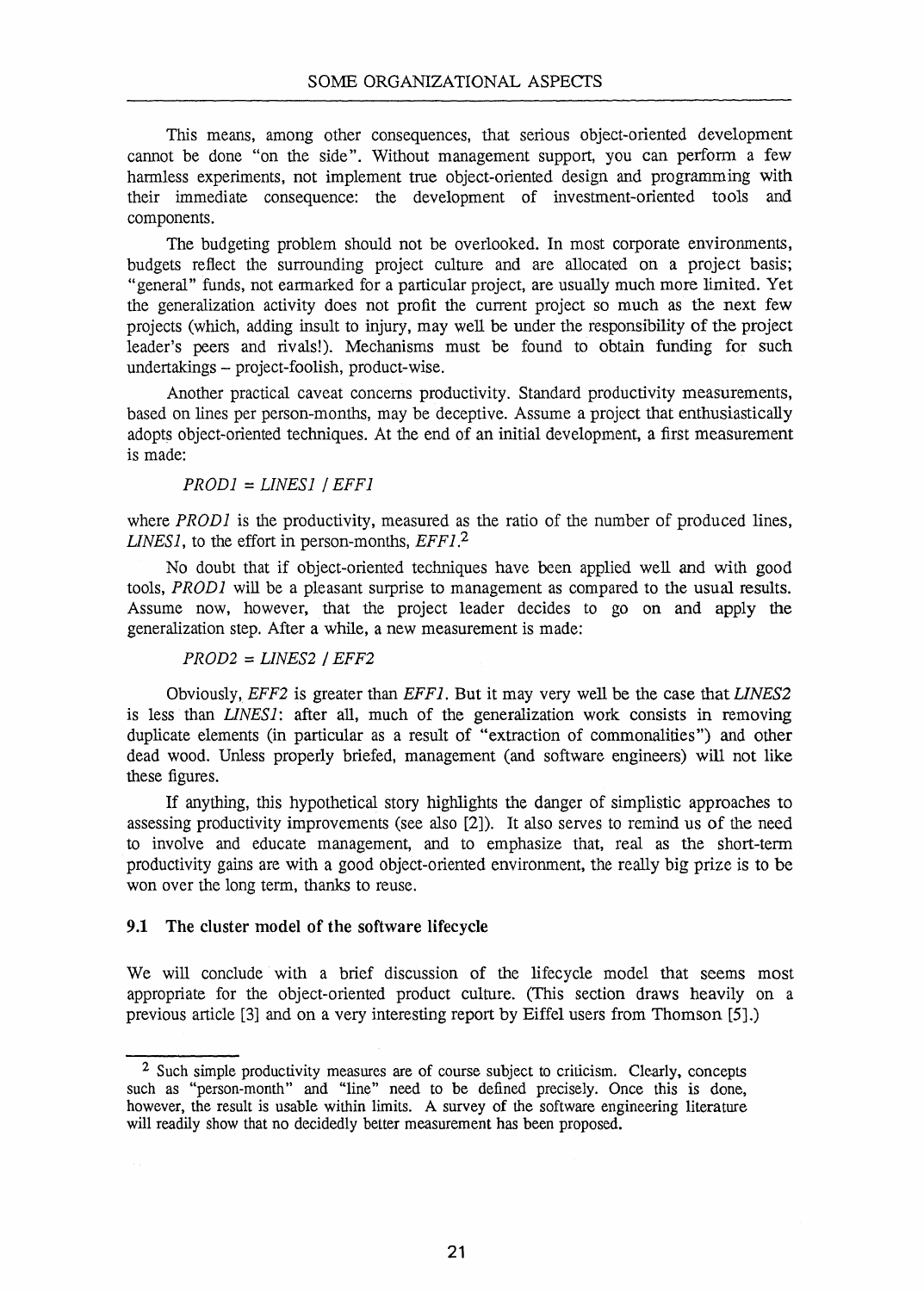The well-known waterfall model has been repeatedly criticized. Yet no satisfactory replacement has gained widespread acceptance. It is fair to ask what kind of lifecycle is appropriate to object-oriented design.

Here are some of the the main ingredients of a possible answer:

• The merging of the design and implementation activities, traditionally considered to be different phases of the lifecycle.

• The general bottom-up approach, which de-emphasizes the immediate requirements of the current project in favor of a long-term view of software production, and suggests that general-purpose utility modules should be built first, specific ones last.

• The new lifecycle phase described above: generalization, which seems to be profitably merged with the more usual phase of component validation.

One more concept is needed to complete the picture: the cluster concept. A cluster is a group of classes which relate to a common aim; for example a system could contain a basic cluster (the Basic Eiffel Library), a graphics cluster (the Eiffel Graphics Library or another set of graphics classes), a simulation cluster, a synchronization cluster etc.

In Biffel there is no need to define "cluster" as a language construct because the notion of directory, available on all modem operating systems, provides the ideal basis. Eiffel classes are stored in files; quite naturally, the files containing a set of logically related classes will be maintained in the same directory. The notion of cluster has also been integrated with the Eiffel automatic recompilation mechanism: once compiled, the classes of a cluster are linked together, so that no intermediate relinking is necessary if nothing has changed in the cluster.

With this notion in mind we can take a fresh look at the waterfall model. The continued success of this model in the software engineering literature, in spite of its known deficiencies, should perhaps be credited to two of its properties, already noted by Boehm [1]: the lifecycle steps (requirements, specification, design, implementation, validation, distribution) reflect meaningful and necessary activities of software construction, although, as we have seen, it may be appropriate to merge some adjacent pairs; and it is hard to imagine of a theoretically more satisfying order than the one given: who would seriously advocate distributing before specifying?

We may realize, however, that nothing really forces us to apply this sequence of steps *to the system as a whole.* This would be keeping the negative legacy of top-down design: the all-or-nothing approach which considers a system as a monolithic entity fulfilling a frozen specification. The notion of cluster provides the appropriate unit to which each sub-lifecycle should be applied. As shown on Figure 1, these sub-lifecycles may overlap in time, and I believe they should.

The other ideas developed so far help further define this new lifecycle model, the cluster model of software development:

• The best order for starting cluster development is bottom-up: from the most general clusters, providing utility functions, to the most application-specific ones. Of course, some of the lower-level clusters will be available from the start as part of the standard delivery (in Eiffel, the Data Structure and Graphical Libraries); and as the method is applied to repeated projects within an organization, other reusable clusters will become readily available.

• As opposed to the all too frequent advice of getting the interface right first (what may be called the "Potemkin approach", where the facade must be right at all costs, even if there is nothing behind), this strategy suggests that the key functions should be designed and implemented first, and one or (usually) more interfaces should then